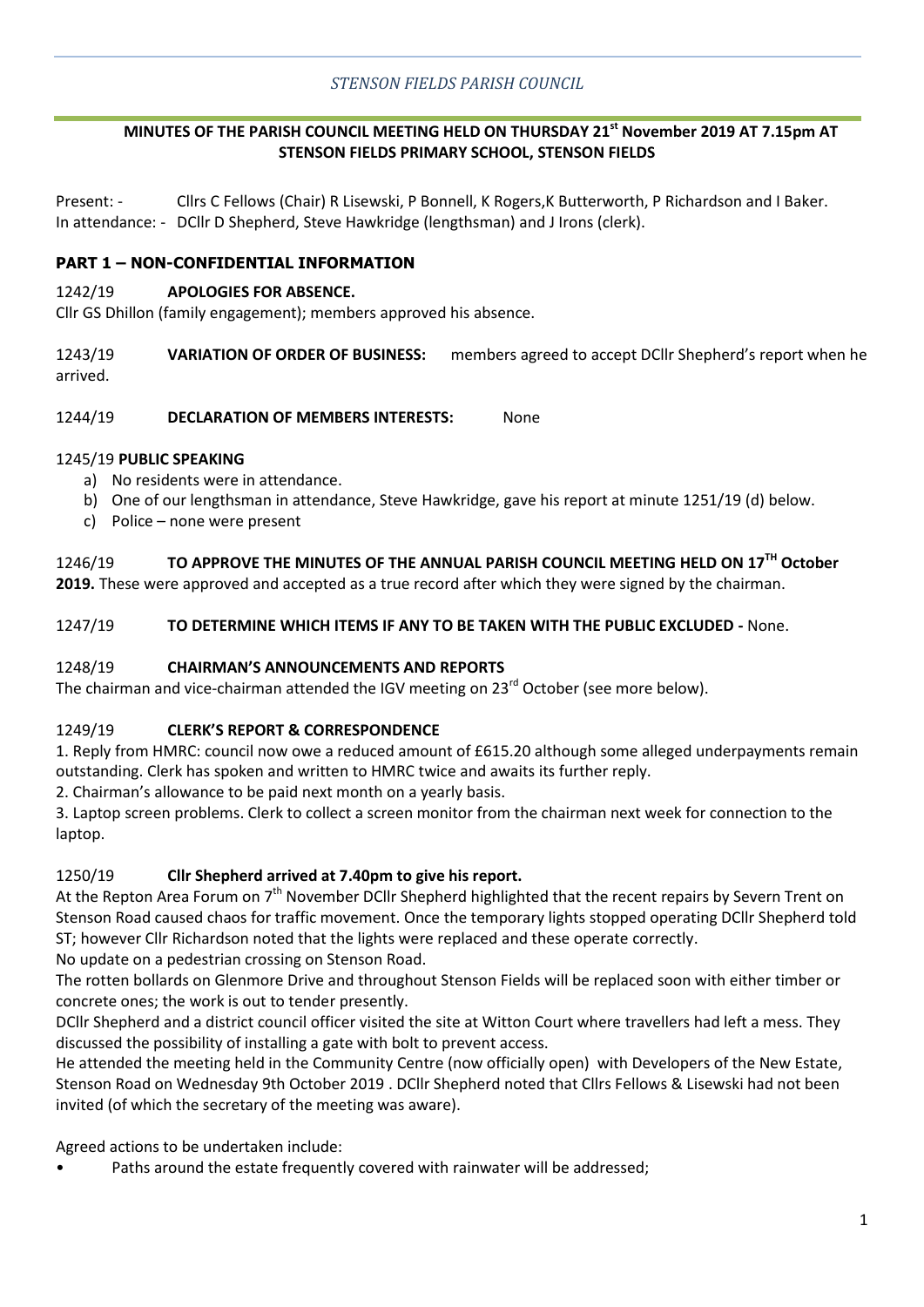• increased number of grass cuts to be carried out. Unfortunately plants and shrubs have been cut in previous grass cutting procedures. A new contractor (Premier Estates) will soon adopt the role, a schedule of the work is forthcoming;

- Hedges need cutting regularly;
- Some residents wish to buy land outside of their houses;

• Better street- lighting requested by residents at Larkspur Close, Earls Drive and Meredale Way. DCllr Shepherd will write to residents generally to glean their views over poor lighting; the number of lights seems inadequate. Faults can be reported on the DCC website, the street-light number is required when reporting.

• maintenance and repair of potholes is desperately needed on roads with resurfacing preferred, especially at Beaufort Road/ Wragley Way which DCllr Shepherd has reported 4 times. Cllr Baker also reported it and confirmed that the repair has been authorised. Cllr Rogers added that Deepdale Lane flooded badly recently and has a deep ditch which is unprotected i.e.no fencing. DCllr Shepherd will investigate.

Councillor Shepherd is disappointed that it has taken 3 years to have answers to questions and new contractors put in place. Steve Hawkridge commented that the pavement near the A50 bridge is broken and has fell away at the sides; DCllr Shepherd will investigate.

The Infinity Garden Village Working Group meeting was held on 23<sup>rd</sup> October and included discussion between SDDC and the City Council regarding the Masterplan for the project which DCllr Shepherd believes does not fit the criteria of a garden village. The outline application for 1,850 dwellings was raised where once again DCllr Shepherd rued the lack of a medical centre. The CCG has been invited to the next meeting to address.

Leaflets explaining South Derbyshire District Council's Christmas bin collection will be distributed around the area soon. The chairman thanked the district councillor for his report and DCllr Shepherd left at 8.25pm.

## 1251/19 **Matters for Decision or Discussion:**

a) Police Issues/Speed Limits/Road Safety. **Resolved:** clerk to ask the police for a suitable date on which members can undertake a Speed-Watch scheme training session.

Cllr Lisewski was dismayed to see 2 cars parked on the Grampian Way roundabout recently which he reported to the clerk. The clerk then informed the police after 2 failed online attempts and a failed call to the 101 number. Cllr Lisewski also noticed scrap vans in the area which he reported on the 101 line. He rues that this number is often ineffective, gangs roam our estates at will, and speeding cars are an incessant nuisance. A BMW car was recently stolen from Tregony Way. **Resolved:** clerk to complain to the police inspector over the short shrift this area suffers in patrolling and crime enforcement; and to CREST to raise awareness of speeding. Most of their speed prevention measures are undertaken in the City and not Grampian Way where the problem is rife. Clerk to draft a poster for the notice boards displaying police phone and online contact details. Members believe that many crimes go unreported and the poster may help encourage this.

Also, clerk to again ask Highways whether it will introduce measures on Stenson Road to reduce traffic speed (especially near the Community Centre which involves pedestrians crossing the road more frequently).

b) Saxon Gate at Newton Village Development, Stenson Road. Nothing further.

c) Environmental issues (Biffa, trees, bulbs, bins etc). Complaint about roaming dogs and their waste on Goathland Park: SDDC's latest response reads:

*'The intervention relating to the individuals concerned would be to look at the possibility of serving them with a Community Protection Warning under Anti-social Behaviour Crime & Policing Act 2014. It's a fairly recently introduced and very wide ranging power which helps us tackle anti-social behaviour in a way which progressively escalates the intervention.*

*The only way to make the signs enforceable would be to introduce a Public Spaces Protection Order. We've introduced seven PSPOs in South Derbyshire to deal with various problems, however creating the Order is a long process, requires good evidence to justify its introduction and can be appealed by anyone to the High Court. Based on the complaint I don't believe that there is an adequate evidence base to justify the blanket ban which the PSPO imposes. That's why I suggested that we could look at an intervention which is based on dealing with the individual'.*  **Resolved:** clerk to ask SDDC to pursue both a PSPO and intervention to address errant dog owners.

As no reply was received over the replacement of a dead tree at the Glencroft Drive end of Glendon Road members **agreed** that it may be useful for the clerk to create a pending list of unresolved matters.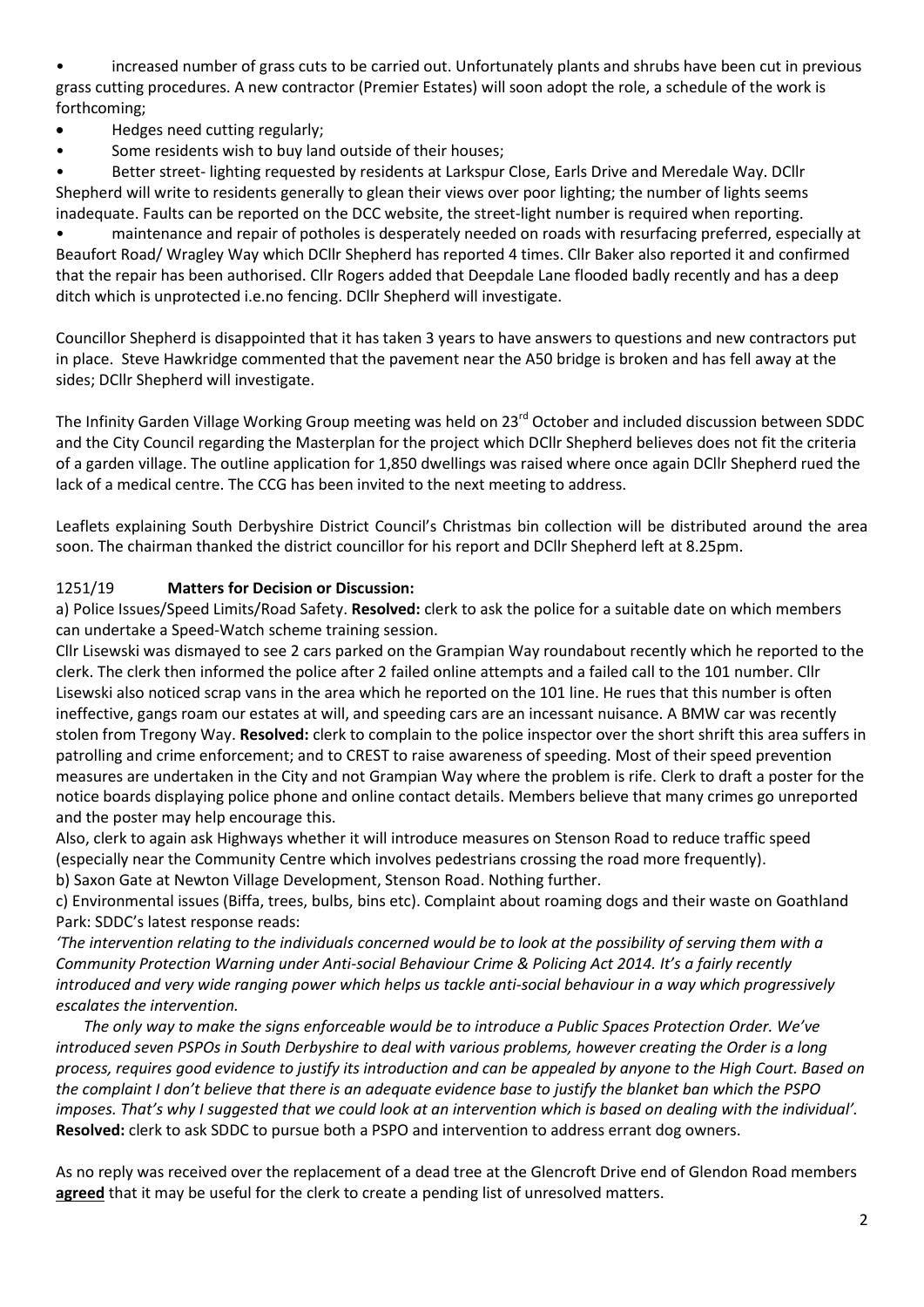d) Lengthsmen Scheme. Steve Hawkridge noted the following:

- The new street refuse cart is welcome and provides Steve with extra space for waste;
- The damaged notice board behind the school at Holderness Drive has been repaired
- Toilet roll was strewn around Pilgrims Park and parcels had been dumped. Steve reported this to the police on 6<sup>th</sup> November and obtained a crime number. The boxes were collected by an officer from Peartree however he awaits a visit from another officer who will take a statement.
- Part of the hedge overhanging the pavement at the Bubble Inn was cut and to good effect. However the rest of it needs cutting. Steve will ask DCllr Shepherd to pursue.

The chairman thanked both Steve & Jane for their waste collection duties and to Steve for his reports.

e) Suggestions over upgrading/ painting the Ledbury Chase play equipment/ area (if any). **Resolved:** nothing further. f) Pedestrian crossing and speed reduction measures and uptake of the Speed Watch campaign; covered earlier. g) To consider the tax technician's payroll services fees for next year. **Resolved:** to accept the fee increase and continue with her services.

h) Budget review. Clerk had circulated an updated budget for the present year (2019/20) which he explained tonight. The forecast for 2020/21 will be considered in an upcoming finance meeting.

# 1252/19 **PLANNING**

## **Applications:**

DMPN/2019/1214 -Certificate of Lawfulness for the use of existing garage for domestic storage at 21 Outram Way, Stenson Fields. **Resolved:** no objection.

# 1253/19 **FINANCE**

a) Accounts for payment as follows were approved and signed:

| <b>Cheque</b> | <b>Payee</b>                                                       | <b>Total £</b> |
|---------------|--------------------------------------------------------------------|----------------|
| <b>No</b>     |                                                                    |                |
| 002283        | J Irons – Clerk's salary 4 weeks to $25th$ October                 | 603.24         |
| 002283        | J Irons - clerk's expenses (see attached sheet) October - November | 36.20          |
| 002284        | J Hawkridge - Lengthsman pay 3 weeks to $16th$ October             | 210.07         |
| 002285        | S Hawkridge - Lengthsman pay 3 weeks to 16 <sup>th</sup> October   | 186.98         |
| 002286        | HMRC -employee's tax & NI in October - November                    | 64.10          |
| 002287        | $DCC - clerk's pension return to 22nd November$                    | 159.08         |
| 002288        | Glasdon - Refuse street-cart for lengthsman                        | 879.38         |
| 002289        | Robert Lewis Signs - repair to Holderness Close noticeboard        | 252.00         |
| 002290        | HMRC - unrepresented cheques owing for years 17/18 & 18/19         | 615.20         |
|               | <b>TOTAL</b><br>$1.1 -$                                            | 3006.25        |

(b) **Income** – bank interest on  $30<sup>th</sup>$  September  $£8.39$ 

(c) **Bank balances as at 24th October 2019 £ 14439.07 (current account);** 

**£ 5585.36 (reserve account).**

## 1254/19 **TO RECEIVE FEEDBACK AND REPORTS FROM COUNCIL REPRESENTATIVES ON OUTSIDE BODIES**

Cllr Rogers did not attend the last meeting but announced that new appointments for doctors and a receptionist manager are being made at the Hollybrook surgery and a new appointment system has been adopted on its website. Also the number of car-parking spaces is being increased.

1255/19 **ITEMS FOR INFORMATION** Clerk circulated 2 items of interest.

## 1256/19 **Agenda items for the next meeting.**

- Police Issues/Speed Limits/Road Safety (including Speed-Watch training);
- Saxon Gate at Newton Village Development, Stenson Road;
- IGV plans & environment statement;
- Lengthsmen Scheme;
- Environmental issues (Biffa, trees, bulbs, bins, etc);